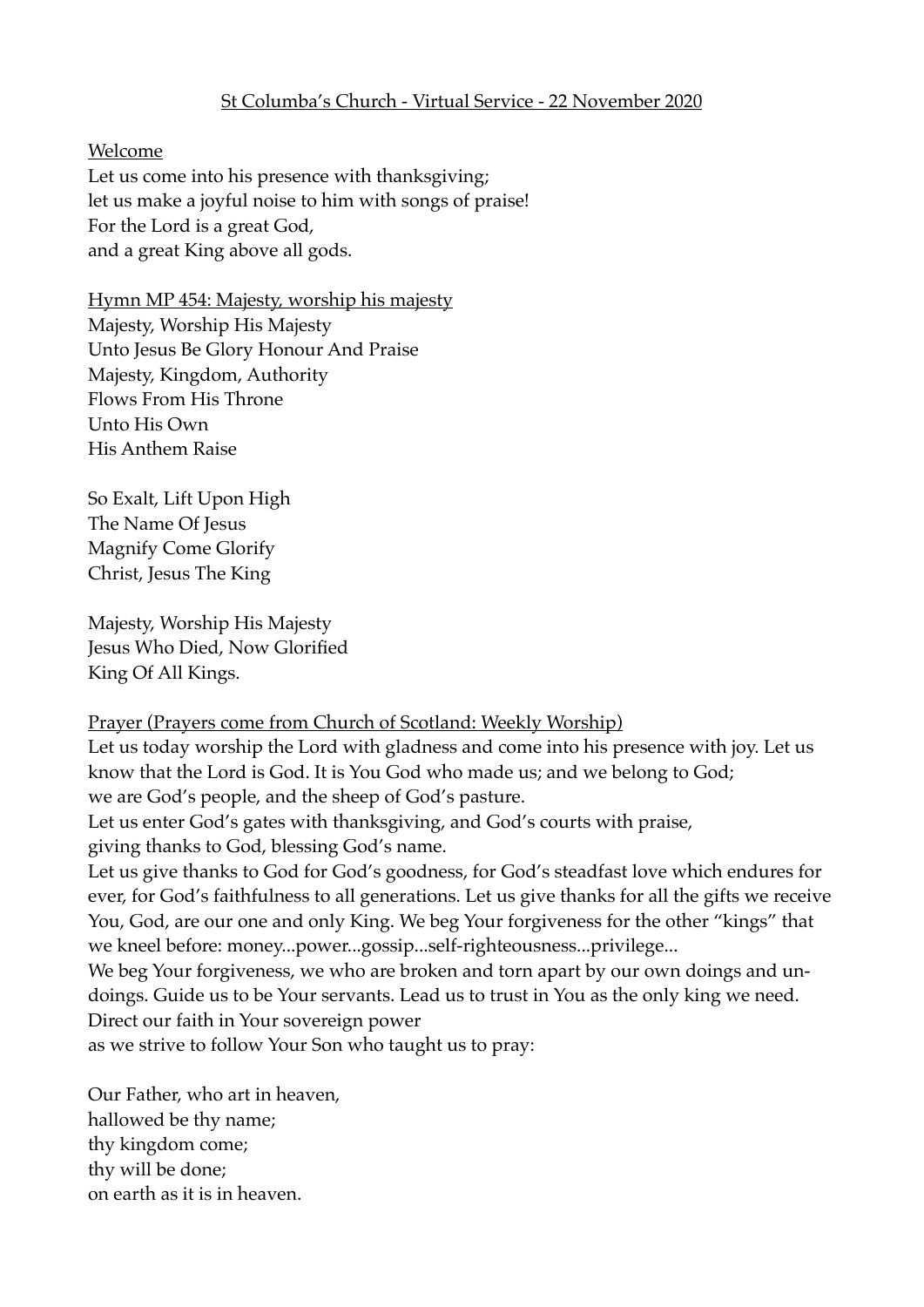Give us this day our daily bread. And forgive us our debts, as we forgive our debtors. And lead us not into temptation; but deliver us from evil. For thine is the kingdom, the power, and the glory for ever and ever. Amen.

# Bible readings

#### **Psalm 100**

#### **A psalm. For giving grateful praise.**

1 Shout for joy to the Lord, all the earth. 2 Worship the Lord with gladness; come before him with joyful songs. 3 Know that the Lord is God. It is he who made us, and we are his[a]; we are his people, the sheep of his pasture. 4 Enter his gates with thanksgiving and his courts with praise; give thanks to him and praise his name. 5 For the Lord is good and his love endures forever; his faithfulness continues through all generations.

#### **Matthew 25: 14 - 30**

## **The Sheep and the Goats**

**31** "When the Son of Man comes in his glory, and all the angels with him, he will sit on his glorious throne. **32** All the nations will be gathered before him, and he will separate the people one from another as a shepherd separates the sheep from the goats. **33** He will put the sheep on his right and the goats on his left.

**34** "Then the King will say to those on his right, 'Come, you who are blessed by my Father; take your inheritance, the kingdom prepared for you since the creation of the world. **35** For I was hungry and you gave me something to eat, I was thirsty and you gave me something to drink, I was a stranger and you invited me in, **36** I needed clothes and you clothed me, I was sick and you looked after me, I was in prison and you came to visit me.' **37** "Then the righteous will answer him, 'Lord, when did we see you hungry and feed you, or thirsty and give you something to drink? **38** When did we see you a stranger and invite you in, or needing clothes and clothe you? **39** When did we see you sick or in prison and go to visit you?'

**40** "The King will reply, 'Truly I tell you, whatever you did for one of the least of these brothers and sisters of mine, you did for me.'

**41** "Then he will say to those on his left, 'Depart from me, you who are cursed, into the eternal fire prepared for the devil and his angels. **42** For I was hungry and you gave me nothing to eat, I was thirsty and you gave me nothing to drink, **43** I was a stranger and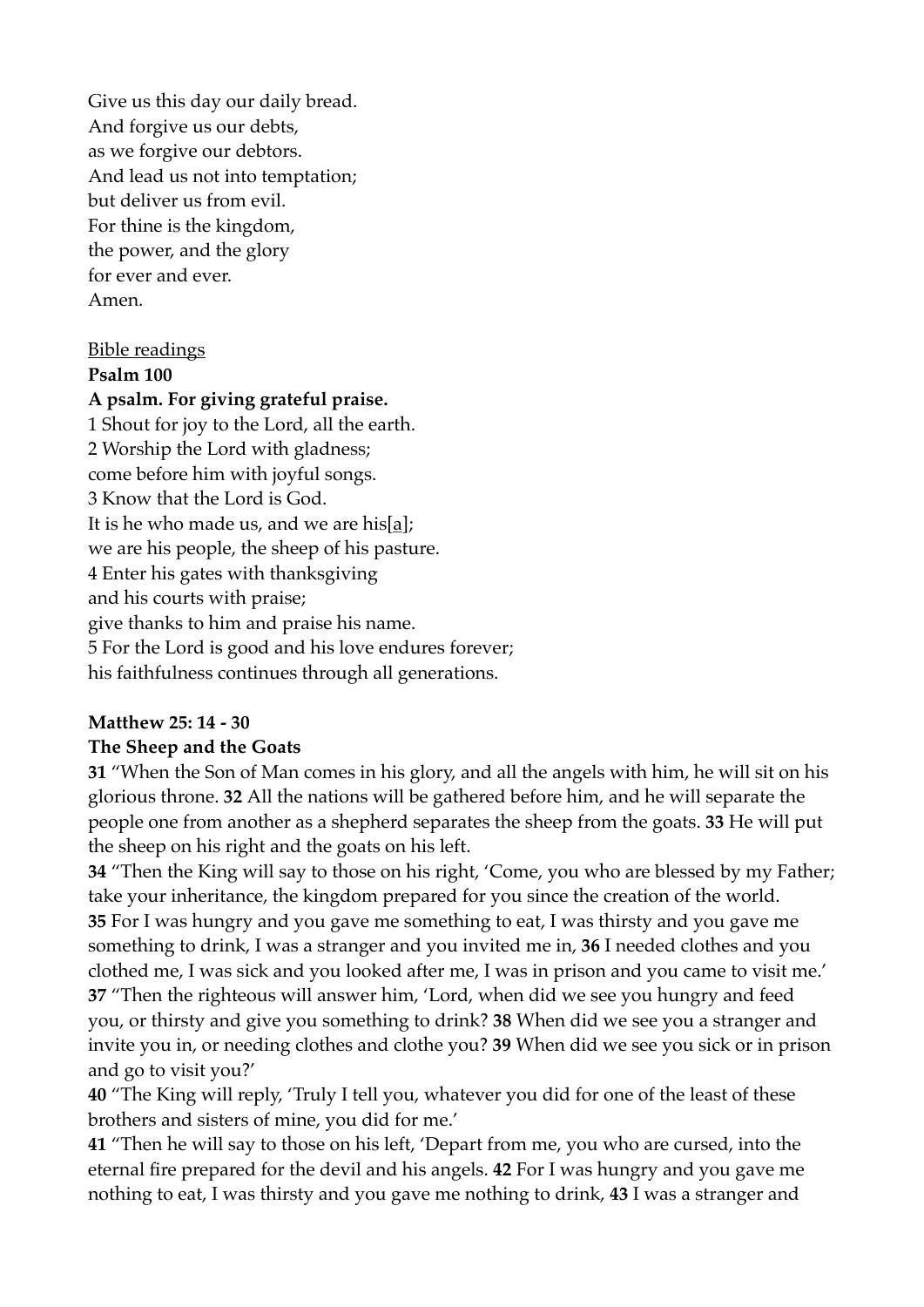you did not invite me in, I needed clothes and you did not clothe me, I was sick and in prison and you did not look after me.'

**44** "They also will answer, 'Lord, when did we see you hungry or thirsty or a stranger or needing clothes or sick or in prison, and did not help you?'

**45** "He will reply, 'Truly I tell you, whatever you did not do for one of the least of these, you did not do for me.'

**46** "Then they will go away to eternal punishment, but the righteous to eternal life."

Hymn MP 20 - All people that on earth do dwell (v. 1, 3-4)

All people that on earth do dwell, sing to the Lord with cheerful voice. Serve him with joy, his praises tell, come now before him and rejoice!

O enter then His gates with praise; Approach with joy His courts unto; Praise, laud, and bless His name always, For it is seemly so to do.

For why? the Lord our God is good; His mercy is for ever sure; His truth at all times firmly stood, And shall from age to age endure.

## Reflection

Many years ago, I was at a church service on the island of Iona. As many will know, on that special island, the large abbey is packed for Sunday services. At one point during the service, the minister told us to find a stranger in the congregation and to tell each other what our favourite story from the Bible was. I thought; "Oh no, I hate these bits". However, even although then I did not know that much about the Bible at the time, I did know what was my favourite story: The Parable of the Sheep and the Goats.

That story, or parable, was inspiring. It was real. It was about action and not just words. It was this parable that inspired me the time I drove a truck across Europe in winter to war-torn Bosnia and we delivered food and clothing to an institution for the mentallyhandicapped on what had been the front line. That night, in that institution, as the handles were taken off our bedroom to prevent patients trying to get in, I was thinking - this is action not just words.

It was also a story that inspired me in Tajikistan as we got food out to villages on icy cold mornings. I would be inspired by thinking about the sheep and the goats.

My guess is that many of you would also choose this parable as one of your favourites in the Bible, Because of the way it has inspired you.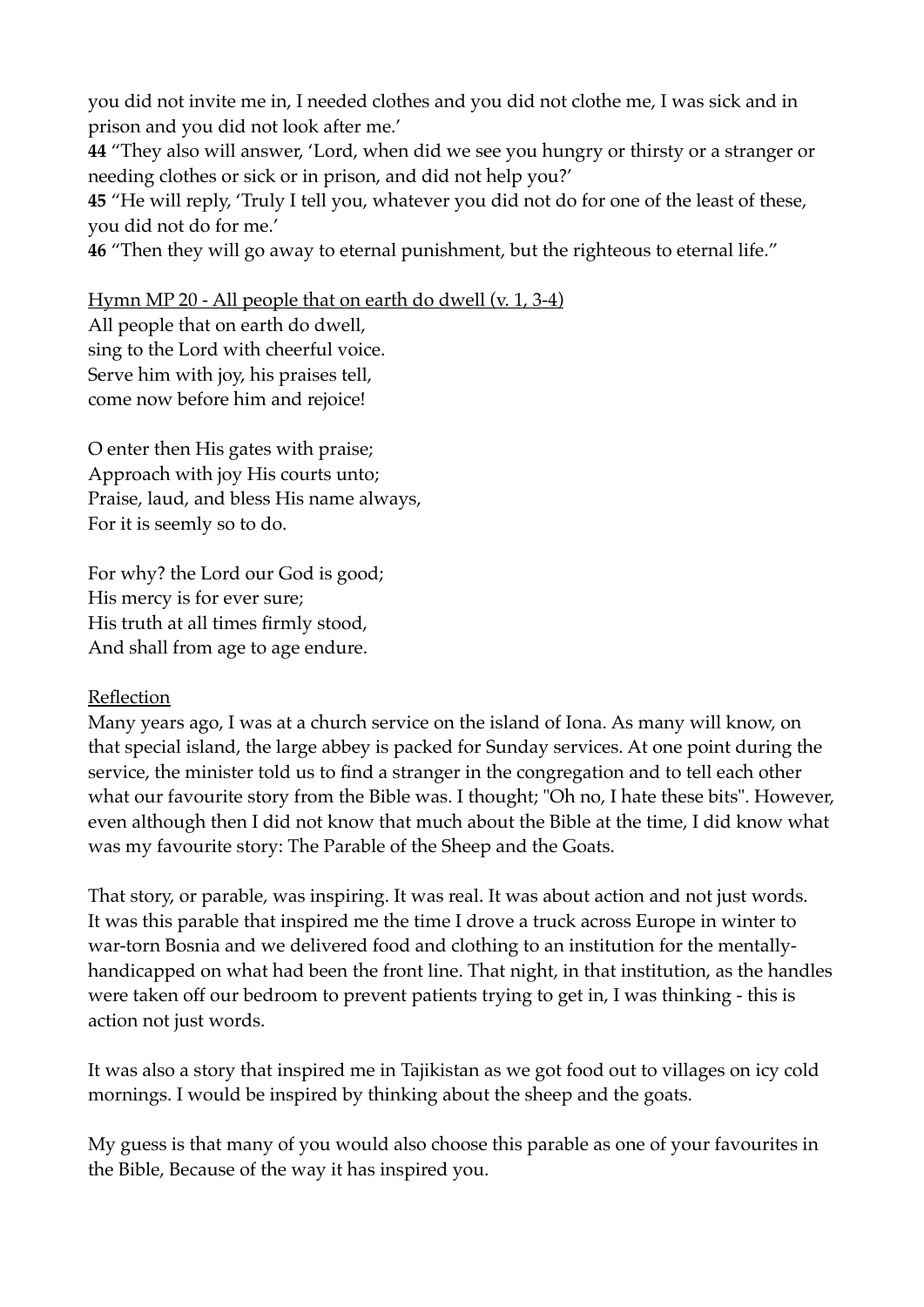Then, as I began to understand more about the Bible, I read that this parable is actually about end times. It's part of a section of Matthew's Gospel that talks about what will happen when Jesus returns to earth, And I thought "This is now more complicated. I liked it better before."

However, what I want to do now is explain how, actually, understanding more about this parable is even more inspiring.

The parable starts as follows: "When the Son of Man comes in his glory, and all the angels with him, then he will sit on the throne of his glory. All the nations will be gathered before him, and he will separate people one from another as a shepherd separates the sheep from the goats, And he will put the sheep at his right hand and the goats at the left."

In the Old Testament, Isaiah chapter 53, described Jesus as someone who will have "no beauty or majesty to attract us to him, nothing in his appearance that we should desire him", and Jesus certainly came and made his home amongst the "least of people.'

But this parable describes Jesus differently; The description of Jesus is of a Son of Man coming in glory, With all the angels with him And he will take his seat upon his throne, All the nations will be assembled before him. And it is a King that we will see when we come face to face again with Jesus.

In other words, when we meet Jesus, He will look important. He will Look like someone it is worth helping, But Jesus also knows what it's like to not look important, to be the "least of people.'

And this parable is saying, Don't wait for that moment. Don't wait for that moment when it becomes obvious how great Jesus is. Instead act now in acts of kindness towards others, Including those seen as the "least of people."

"The king will say" - And it is Christ the King Sunday today - 'Then the King will say to those at his right hand, "Come, you that are blessed by my Father, inherit the kingdom prepared for you from the foundation of the world; For I was hungry and you gave me food, I was thirsty and you gave me something to drink, I was a stranger and you welcomed me, I was naked and you gave me clothing, I was sick and you took care of me, I was in prison and you visited me."

'Then the righteous will answer him, "Lord, when was it that we saw you hungry and gave you food, or thirsty and gave you something to drink? And when was it that we saw you a stranger and welcomed you, or naked and gave you clothing? And when was it that we saw you sick or in prison and visited you?" And the king, on his throne, will answer them, "Truly I tell you, just as you did it to one of the least of these who are members of my family, you did it to me."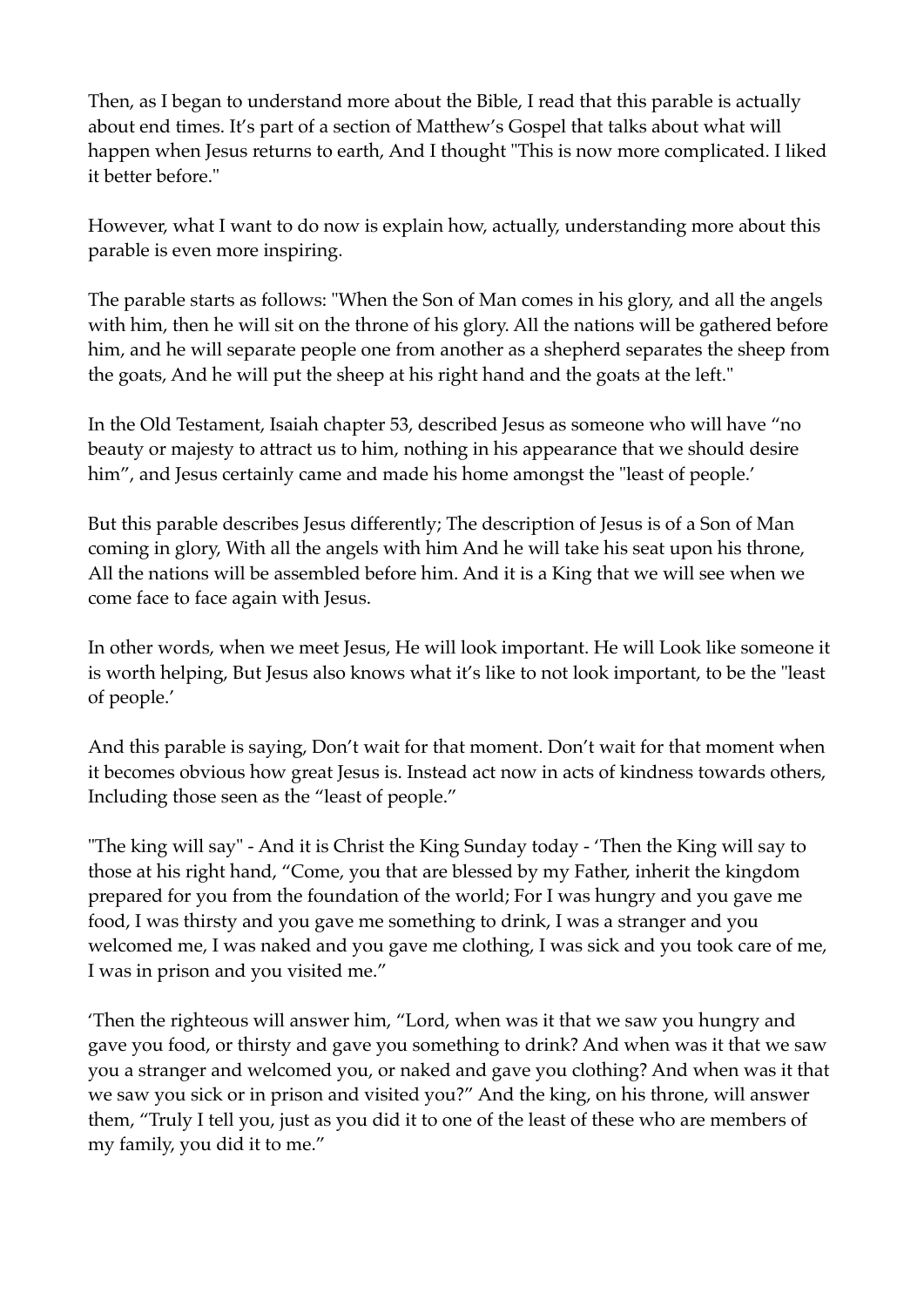'And Jesus will say to those at his left hand, "You that are accursed, depart from me into the eternal fire prepared for the devil and his angels;

For I was hungry and you gave me no food, I was thirsty and you gave me nothing to drink, I was a stranger and you did not welcome me, naked and you did not give me clothing, sick and in prison and you did not visit me." Then they also will answer, "Lord, when was it that we saw you hungry or thirsty or a stranger or naked or sick or in prison, and did not take care of you?" Then he will answer them, "Truly I tell you, just as you did not do it to one of the least of these, you did not do it to me." And these will go away into eternal punishment, but the righteous into eternal life.'

Don't wait. Act now. It eternally matters how we treat people now, Especially when no one else is looking, Especially when these people are in no position to give anything back to us. One day we will realise that how we treat people is how we are treating Christ the King. Let's realise this now.

Let me give you the example of Francis of Assisi. He was born a wealthy man, But he was not happy, he felt that life was incomplete. Then one day he was out riding and met a rather unattractive looking leper, And something, something amazing, made Francis dismount and fling his arms around this person. And Francis said, the face of the leper changed to the face of Christ, And Francis' life changed as well. What we do to the seemingly least of people, We are doing to Christ the King.

Martin of Tours was a Roman soldier. As he was entering a city, one time, a beggar stopped him and asked for money. Martin had no money but the beggar was blue and shivering with cold, And Martin gave what he had. He had his soldiers coat, worn and frayed as it was, He took it off, cut it in two and gave half to the beggar on the street. That night he had a dream. In it he saw heaven in all its glory,He saw all the angels, And in midst of them he saw Jesus, Son of Man, in all his glory, Sitting on his heavenly throne, and Jesus was wearing half a soldier's coat. Jesus, why are you wearing that battered old coat? an angel asks. Martin gave it to me, Jesus replies.

Let me put it another way, We are about to have communion. In a normal world, the cloths would be put out and the communion silverware would be on the table. But even today, the bread or biscuit in front of you, The wine or juice, These things are something special. These are now sacraments.

Although they are everyday physical objects the promise is that we meet God in these physical things through the Sacrament of Holy Communion.

And what this parable is pointing us towards is that the people around us are living sacraments. And the promise is that through them we meet Christ the King. Amen.

Hymn: Ye gates lift up your heads on high Ye gates lift up your heads on high;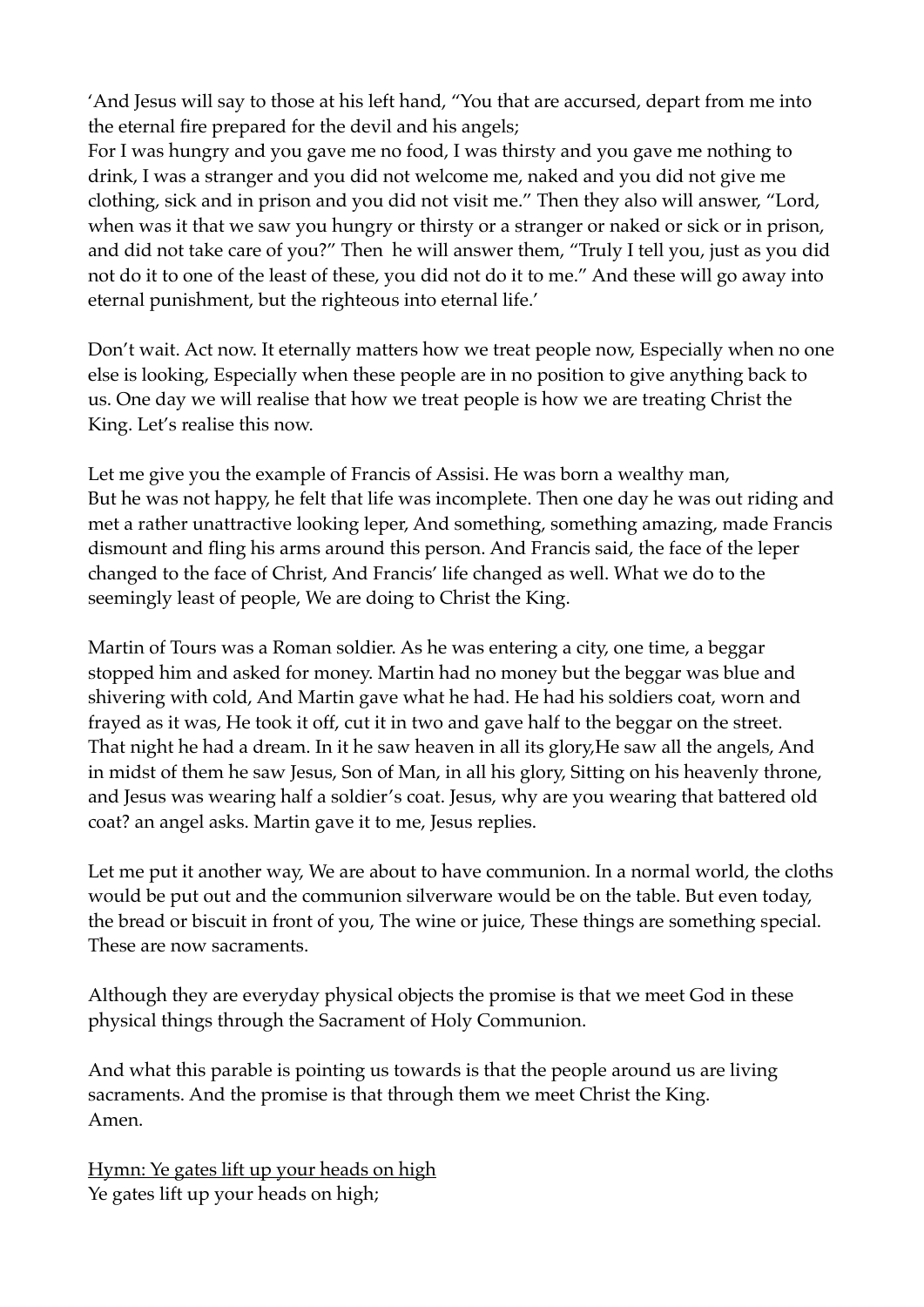ye doors that last for aye, be lifted up, that so the King of glory enter may.

But who of glory is the King? The mighty Lord is this, even that same Lord that great in might and strong in battle is.

Ye gates, lift up your heads; ye doors, doors that do last for aye, be lifted up, that so the King of glory enter may. But who is he that is the King, the King of glory? who is this? The Lord of hosts, and none but he, the King of glory is.

Coda: Alleluia! alleluia! alleluia! alleluia! alleluia! Amen, amen, amen.

## Prayer for Others

We pray for the coming of God's kingdom. You sent Your Son to bring good news to the poor, sight to the blind, freedom to captives and salvation to Your people: anoint us with Your Spirit; rouse us to work in His name. Loving God, by Your Spirit bring in Your kingdom. Send us to bring help to the poor and freedom to the oppressed. Loving God, by Your Spirit bring in Your kingdom. Send us to speak out and proclaim Your justice in the world. Loving God, by Your Spirit bring in Your kingdom. Send us to tell the world the good news of Your healing love. Loving God, by Your Spirit bring in Your kingdom. Send us to those who mourn, to bring joy and gladness instead of grief. Loving God, by Your Spirit bring in Your kingdom. Send us to proclaim that the time is here for You to save Your people. Loving God, bear us now as we pray in the silence.... Loving God, hear our prayers. Amen.

Hymn: Christ triumphant, ever reigning (v. 1, 3-4) Christ triumphant, ever reigning, Saviour, Master, King!